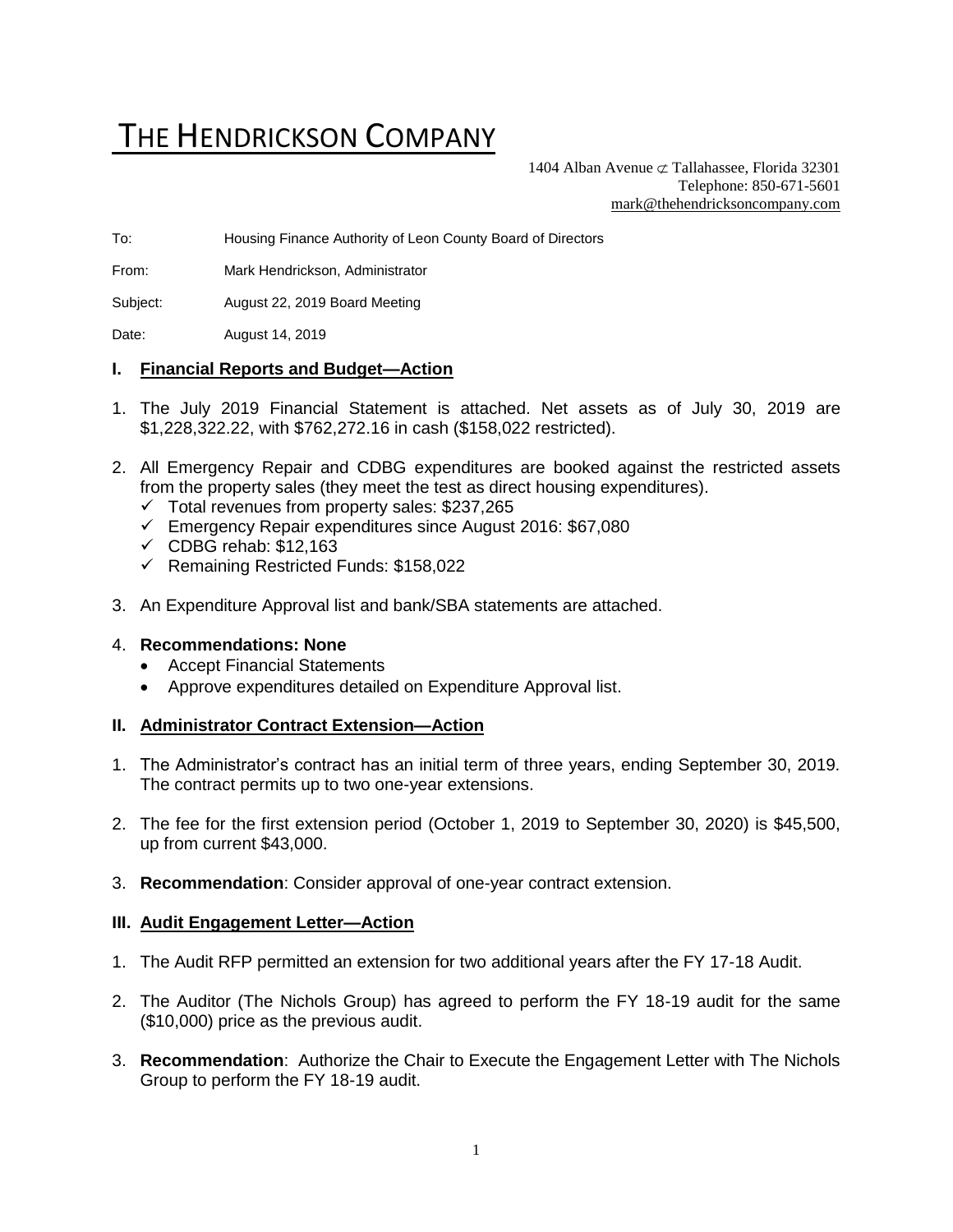# **IV. Multi-Family Bond Application: Magnolia Terrace—Informational**

- 1. An application for bond financing for the acquisition and rehabilitation of Magnolia Terrace was received and approved to move through the HFA process. The development was induced and will proceed through credit underwriting. TEFRA approval was obtained on May 28, and the allocation has been received (\$13,000,000).
- 2. The financing team has begun work on the transaction.

## 3. **Recommendation**: None.

| Name                              | <b>Magnolia Terrace</b>                                    |  |  |  |  |
|-----------------------------------|------------------------------------------------------------|--|--|--|--|
| Owner Entity*                     | LIH Magnolia Terrace, LP                                   |  |  |  |  |
| Developer/Location                | Levy Affiliated Holdings                                   |  |  |  |  |
|                                   | Santa Monica, CA 90401                                     |  |  |  |  |
| <b>Type</b>                       | Acquisition and Rehabilitation                             |  |  |  |  |
|                                   | Garden                                                     |  |  |  |  |
| <b>Street Address</b>             | 509 East Magnolia Dr,                                      |  |  |  |  |
|                                   | Tallahassee, FL 32301                                      |  |  |  |  |
| <b>County Commission District</b> | District 1, Bill Proctor                                   |  |  |  |  |
| Units                             | 108                                                        |  |  |  |  |
| Bedrooms                          | 232                                                        |  |  |  |  |
| # of Buildings                    | 17, 15 residential, 1 community room, and 1 office/laundry |  |  |  |  |
| # of Stories                      | $\mathfrak{p}$                                             |  |  |  |  |
| <b>Bond Request</b>               | \$13,000,000                                               |  |  |  |  |
|                                   | \$120,370/unit                                             |  |  |  |  |
| <b>TEFRA Approval</b>             | $5 - 28 - 19$                                              |  |  |  |  |
| <b>Total Cost</b>                 | \$20,178,702                                               |  |  |  |  |
| Cost Per Unit                     | \$186,840                                                  |  |  |  |  |
| <b>Land Cost</b>                  | \$720,000                                                  |  |  |  |  |
|                                   | \$6,666//unit                                              |  |  |  |  |
| Acquisition of Building Cost      | \$8,280,000                                                |  |  |  |  |
|                                   | \$76,667/unit                                              |  |  |  |  |
| <b>Hard Construction Cost</b>     | \$5,352,925                                                |  |  |  |  |
|                                   | \$49,564/unit                                              |  |  |  |  |
| <b>General Contractor</b>         | Wilshire Pacific Builders, LLC                             |  |  |  |  |
| Credit Enhancement                | TBD                                                        |  |  |  |  |
| Set-Aside Period                  | 30 years: HFA requires 50 years                            |  |  |  |  |
| Set-Aside Levels                  | 40% of the 108 units <60AMI—Tax Credits 100% <60% AMI      |  |  |  |  |

# **V. Emergency Repair Program—Informational**

- 1. The HFA authorized an emergency repair program, for minor repairs that need immediate attention—and are not covered by the County's SHIP Program. A total of \$45,000 has been committed for FY 18-19. Individual repairs are limited to \$1,650 per home (\$7,500 for senior or persons with special needs that reside in mobile homes).
- 2. Of the FY 18-19 allocation, \$11,250 was funded in September and the remaining \$18,750 of the initial allocation in April. The additional \$15,000 was funded in July. As of July 31, only \$3,135.50 remained uncommitted.
- 3. **Recommendation**: None.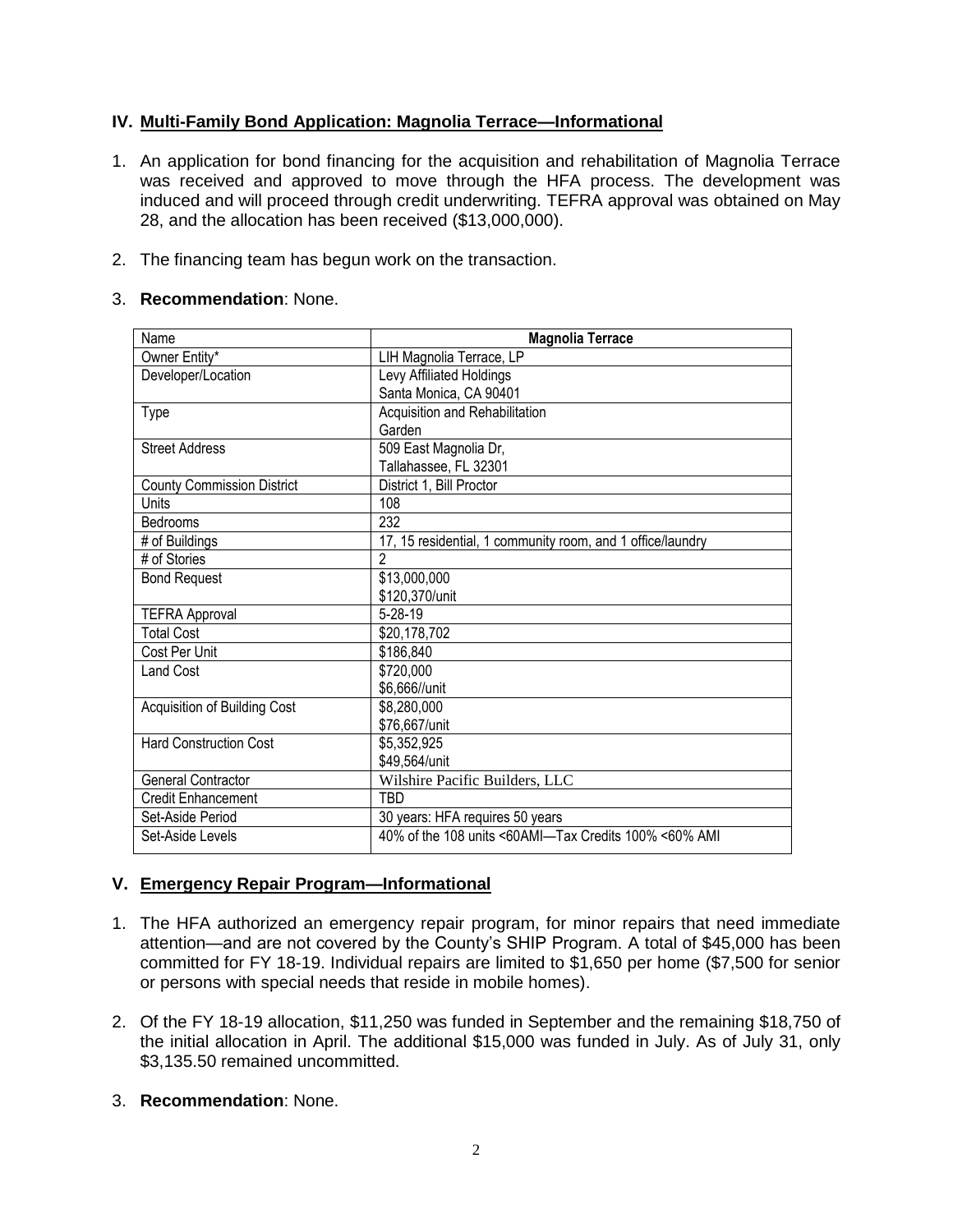# **VI. Real Estate—Informational**

- 1. The Real Estate Division is responsible for selling surplus properties designated for affordable housing, with proceeds of the sale coming to the HFA.
- 2. Sales of seven properties by the Real Estate Division generated total revenues to the HFA of \$107,102. Since May 2018, sales of 19 properties by Ketcham Realty has generated \$130,163 to the HFA. The new total is now \$237,265

| Property                 | <b>Sales Price</b> | <b>Ketcham Fee</b> | <b>HFA</b> | <b>Deposit</b> |
|--------------------------|--------------------|--------------------|------------|----------------|
| 1506 Crown Ridge Road    | \$8,100            | \$1,500            | \$6,600    | 5/10/2019      |
| 2997 Lilly Road          | \$8,100            | \$1,500            | \$6,600    | 5/10/2019      |
| 4060 Morgan Road         | \$7,000            | \$1,500            | \$5,500    | 5/10/2019      |
| 4037 Bishop Road         | \$8,000            | \$1,500            | \$6,500    | 5/10/2019      |
| 4033 Bishop Road         | \$8,000            | \$1,500            | \$6,500    | 5/10/2019      |
| 4043 Buster Road         | \$8,000            | \$1,500            | \$6,500    | 5/10/2019      |
| 2575 Tiny Leaf Road      | \$4,000            | \$1,000            | \$3,000    | 5/17/2019      |
| 1209 Southern Street     | \$3,000            | \$                 | \$3,000    | 5/17/2019      |
| 4065 Morgan Road         | \$7,000            | \$123              | \$6,877    | 6/5/2019       |
| Monday Road              | \$15,000           | \$179              | \$14,821   | 6/5/2019       |
| 12513 Forest Acres Trail | \$9,500            | \$                 | \$9,500    | 6/5/2019       |
| 2993 Lilly Road          | \$8,100            | \$1,500            | \$6,600    | 6/13/2019      |
| 714 Stafford Street      | \$15,000           | \$55               | \$14,945   | 6/28/2019      |
| 2123 Flipper Street      | \$4,000            | \$1,500            | \$2,500    | 7/26/2019      |
| <b>Lilly Road</b>        | \$7,000            | \$123              | \$6,877    | 7/26/2019      |
| <b>Craft Street</b>      | \$6,000            | \$116              | \$5,884    | 7/26/2019      |
| 3529 Sunburst Loop       | \$4,000            | \$102              | \$3,898    | 7/26/2019      |
| Moore Woods Rd           | \$7,000            | \$122              | \$6,878    | 7/26/2019      |
| 7322 Poplar Drive        | \$9,000            | \$1,817            | \$7,183    | 8/13/2019      |
| <b>TOTAL</b>             | \$145,800          | \$15,637           | \$130,163  |                |

3. As of August 13, sales of five additional properties have closed, but the funds have not yet been received by the HFA:

| 1017 Dover Street      | \$6,750  | \$905   | \$5,845  |  |
|------------------------|----------|---------|----------|--|
| Abraham Street         | \$6,750  | \$905   | \$5,845  |  |
| 1118 Clay Street       | \$6,750  | \$905   | \$5,845  |  |
| <b>Calloway Street</b> | \$6,750  | \$905   | \$5,845  |  |
| <b>Delaware Street</b> | \$6,000  | \$1,500 | \$4,500  |  |
| <b>TOTAL</b>           | \$33,000 | \$5,120 | \$27,880 |  |

4. **Recommendation**: None.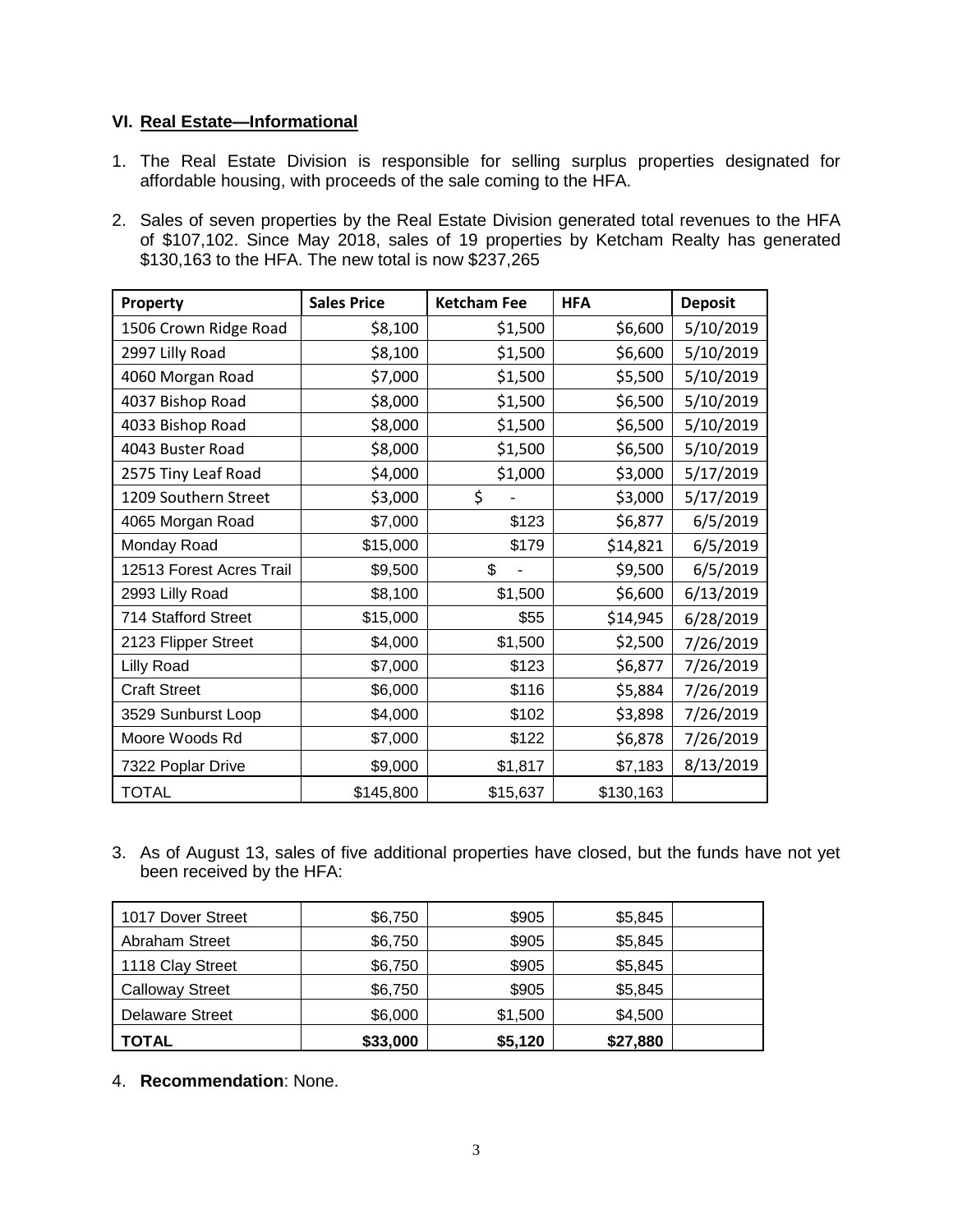# **VII. FHFC Proposed Limited Development Status for Leon County—Informational**

- 1. Limited Development Areas (LDA's) are counties or portions of counties where applications for SAIL and 9% Housing Credits are prohibited by FHFC--- due to their concern for a weak market.
- 2. FHFC has proposed that all of Leon County be designated as an LDA. The staff at FHFC have indicated that a local government preference deal would be exempt from the LDA designation, as would applications for 4% Housing Credits to be allocated in conjunction with a local bond deal.
- 3. In any case, staff analysis is that the occupancy data used by FHFC is faulty, and includes lease-up period figures as well as including developments where occupancy issues are related to management, physical condition, and/or location—not the market for affordable housing.
- 4. HFA staff met with City and County staff to initiate a comment or comments to FHFC on this issued.
- 5. **After comments by the HFA, City and County, FHFC withdrew its proposal to designate Leon County as an LDA.**
- 6. **Recommendation**: None.

# **VIII. Legal Update—Informational**

- 1. HFA Counsel will report on their activities.
- 2. **Recommendation**: None.

# **IX. Orange Avenue Redevelopment Project—Informational**

- 1. The Board directed the Administrator to invite a representative of the Orange Avenue Redevelopment Project to an HFA meeting to discuss financing opportunities.
- 2. Mr. Hendrickson met with Michael Parker (City of Tallahassee) to discuss the development and provided a pro forma of a bond deal for a similar public housing redevelopment. The City will be discussing the need for the utilization of bond financing with the developer.
- 3. Chairman Lewis and Mr. Hendrickson are meeting with representatives of the Tallahassee Housing Authority on August 16, and will report on that meeting.
- 4. **Recommendation**: None.